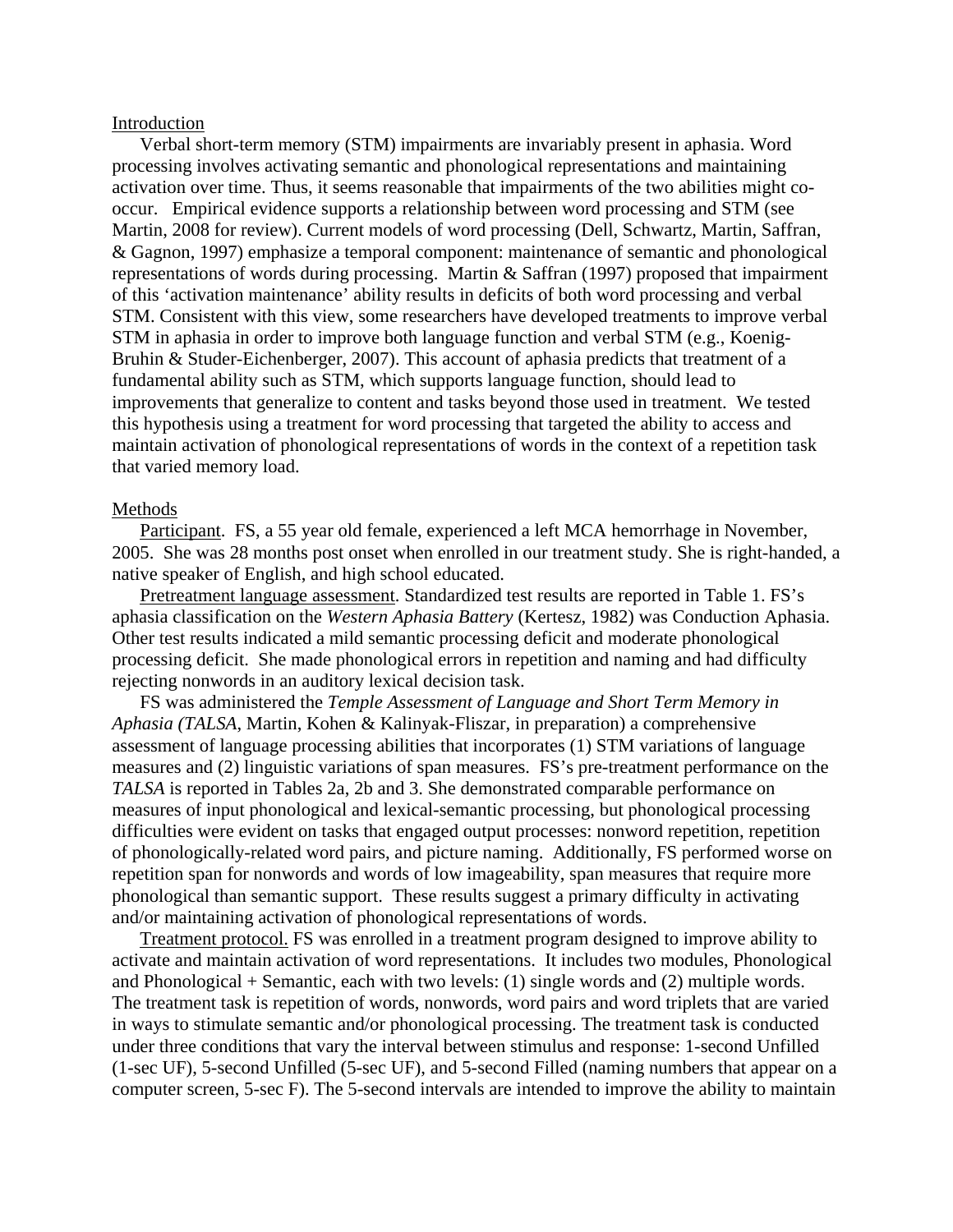activation of semantic and phonological representations of words without interference (unfilled) and in the context of interference (filled). Stimulus variations at each level are presented hierarchically from easier to more difficult. Treatment is applied at the interval condition designated for the first treatment application followed by treatment to the *same stimuli* at the remaining interval conditions. Then, participants advance to the next module and the application of treatment continues as described above.

Performance on the TALSA battery determines the starting point of treatment and is based on (1) type of language impairment (semantic or phonological), (2) severity (affecting single or multiple word processing) and (3) STM component (interval at which performance falters). FS began treatment with Phonological Module 1 (single word), which includes two- and threesyllable high-imageability words and two- and three-syllable nonwords. She began with threesyllable words and progressed through the remainder of Module 1. She has completed Phonological Module 2 (multiple word stimuli) and is currently undergoing post-testing for that module.

Stimuli. A 320-item pre-test was administered three times in random order at the 1-sec UF interval. Items were selected if they were not repeated accurately on two of three administrations. Twenty items were selected for each variation: ten for training and ten untrained for probing response generalization.

Experimental design. We used a single-subject, multiple baseline-multiple probe design across behaviors to examine acquisition and generalization effects of treatment and to control for effects of repeated exposure to untrained stimuli (McReynolds & Kearns, 1983). Stimuli designated for treatment and for generalization were measured repeatedly during baseline (minimum of 3 baseline probes). Following baseline, a continuous probing schedule was used for trained and untrained stimuli during training phases and a reduced probing schedule during maintenance phases. Treatment occurred three times per week. Probes were conducted immediately prior to treatment sessions. Treatment continued until 80% accuracy was achieved in two consecutive probe sessions or until 12 treatment sessions were completed.

#### Results.

Acquisition and maintenance. Figure 1 shows the acquisition and maintenance data for treatment of 3-syllable words and 2- and 3-syllable nonwords. FS improved in all stimulus variations at the 1-sec interval and achieved 80% correct on the last probe for 3-syllable words. At the 5-sec UF interval, she achieved criterion for both 3-syllable words and 2-syllable nonwords. Finally at the 5-sec F interval, she achieved criterion for 3-syllable words. In the case of 2-syllable nonwords, she achieved 80% and 90% accuracy on two probes, but not consecutively.

Effect sizes. Table 4 shows effect sizes for treatment and maintenance phases of training in Phonological Module 1. In the 1-sec UF and 5-sec UF interval conditions, they are quite impressive for both treatment and maintenance phases and especially for the nonword stimuli.

Pre- and post-treatment assessments. Post-treatment data for Module 1 are shown in Tables 1 through 3. FS's performance on standardized tests either improved or was maintained on all measures. The most interesting gains on the *TALSA* battery occurred on the rhyming and synonymy triplet judgments, word pair repetition, and span tasks, which vary memory load in different ways from the treatment task. Accuracy of word pair repetition increased in all three interval conditions (from .10 to .50). This post-test was administered *before* FS began training in Phonological Module 2, which uses word pairs as stimuli. Thus, training on single words after an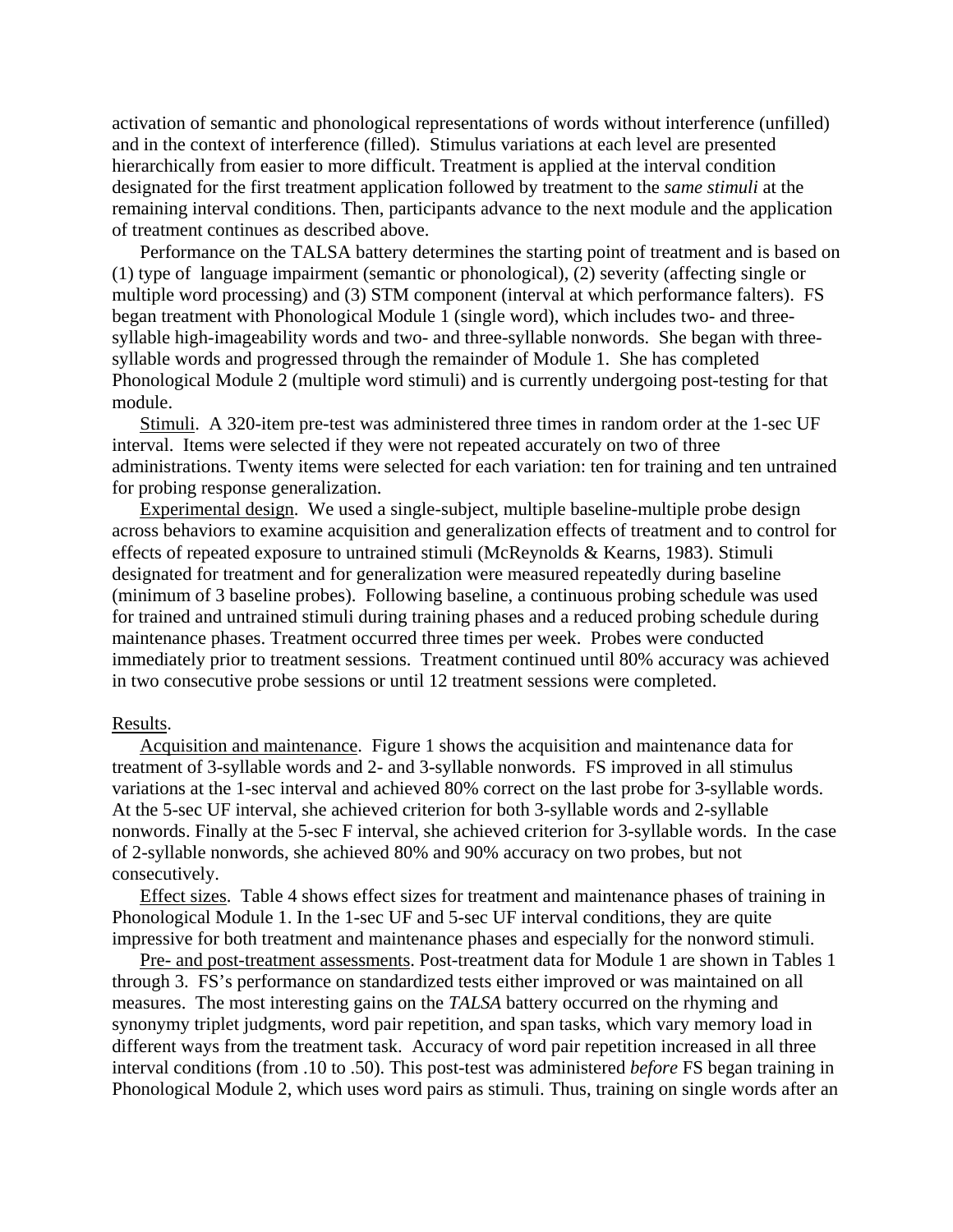interval improved repetition of word pairs. Finally, FS demonstrated increases in span on eight of eleven span tasks.

#### Discussion.

The results indicate that treatment using one means of increasing STM load (the temporal interval manipulation) improved performance on tasks using another means to increase STM load (number of items in working memory). Thus, we can infer that the treatment improved a fundamental ability to maintain activation of representations in the course of processing words. This processing approach to aphasia therapy is promising because it can be integrated into standard therapy techniques for treatment of language disorders in aphasia.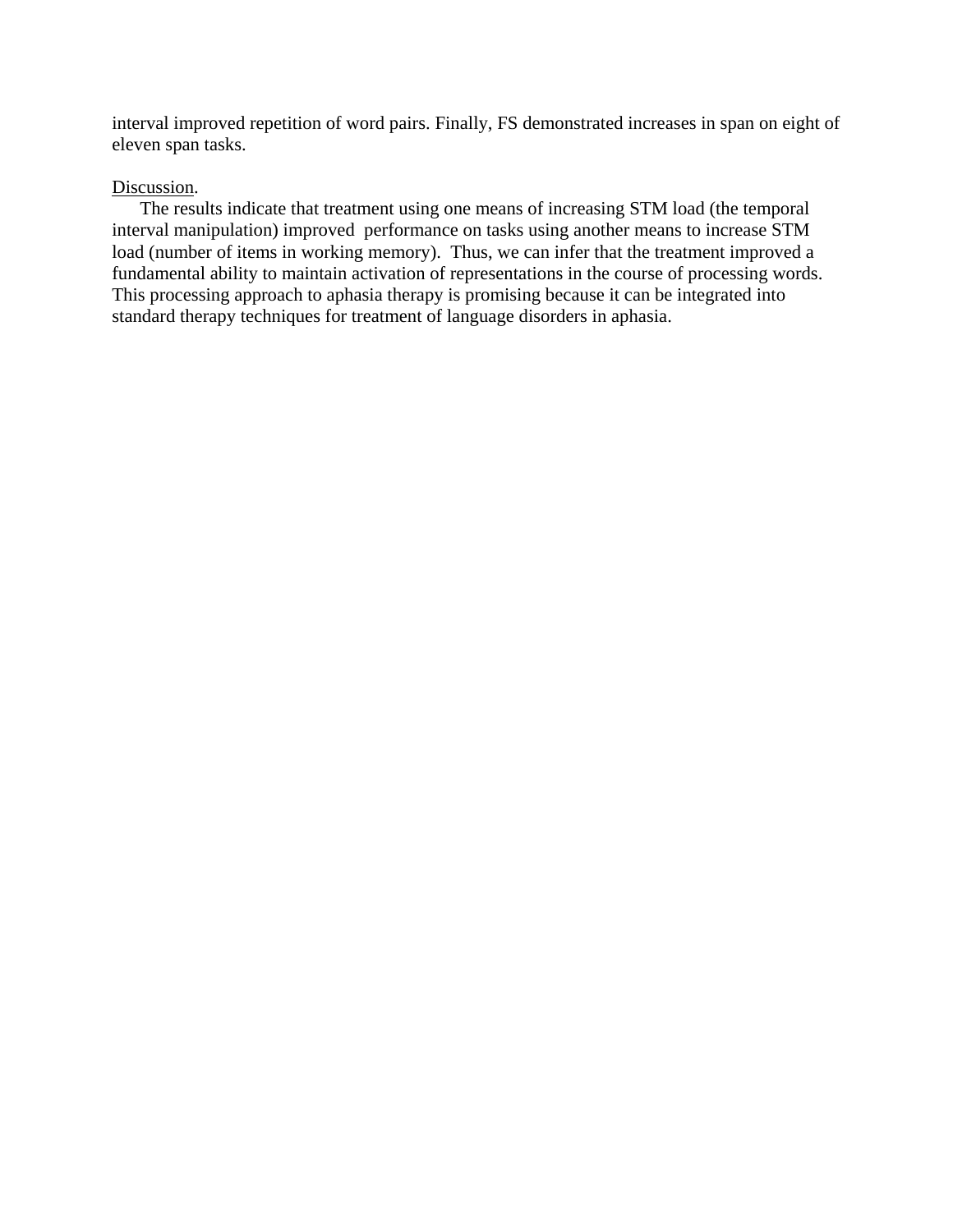Acknowledgments.

This research was supported by a grant from the National Institutes of Health awarded to Temple University, Deafness and other Communication Disorders, Grant R21 DC 008782-01 (N. Martin, PI). We are very grateful to the participants who cheerfully and patiently participated in this study. Thanks go to Rebecca Afman, Drew Tipton, Beth Levitan, Ferenc Bunta, and Whitney Postman for collection and recording of data and for all their helpful comments.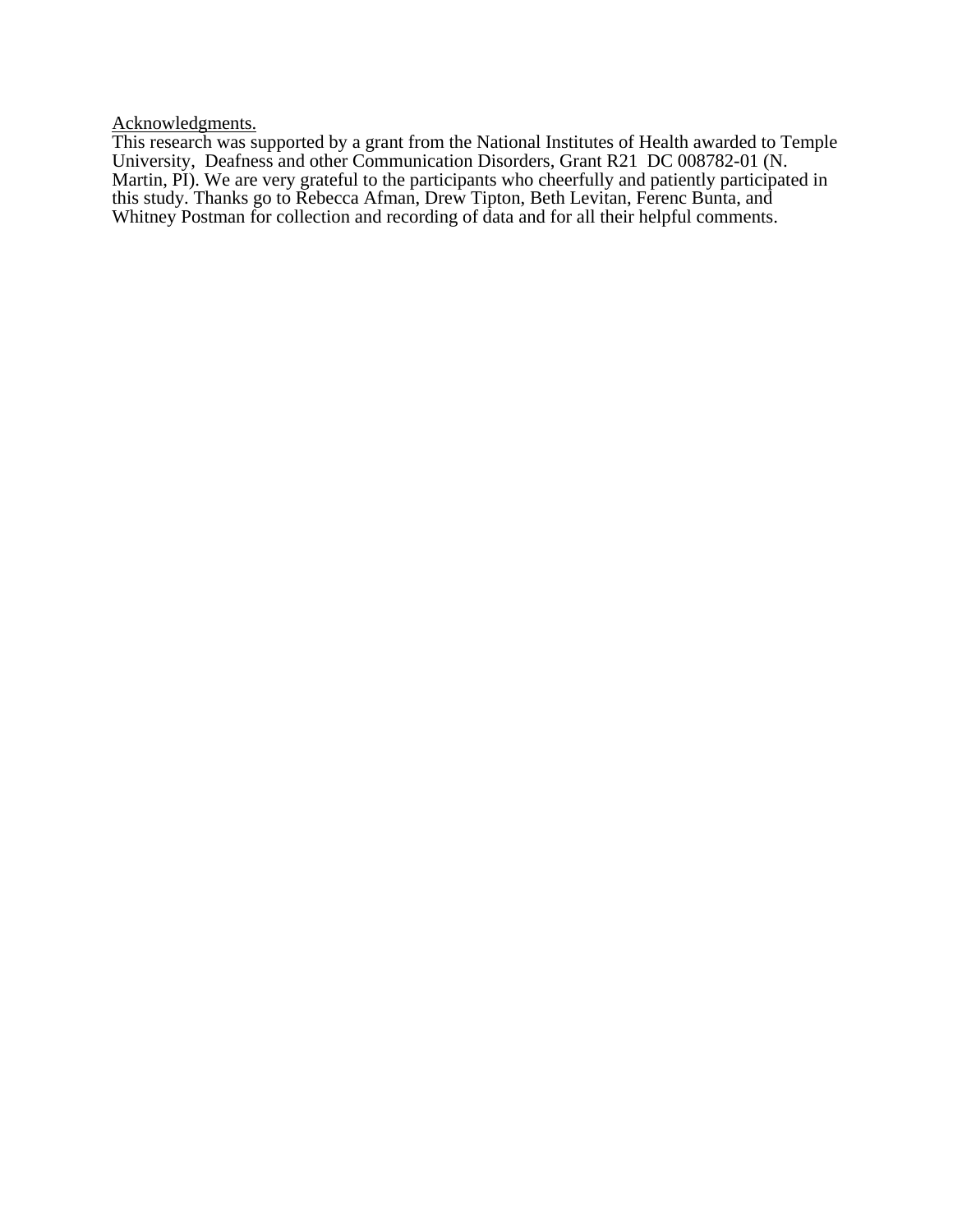References.

- Dell, G.S., Schwartz, M.F., Martin, N., Saffran, E.M. and Gagnon, D.A. (1997). Lexical access in aphasic and non-aphasic speakers. *Psychological Review*, 104 (4), 801-838.
- Kertesz, A. (1982). *Western Aphasia Battery*. The Psychological Corporation, Harcourt Brace Jovanovich, Inc.
- Koenig-Bruhin, M. & Studer-Eichenberger, F. (2007) Therapy of verbal short-term memory disorders in fluent aphasia: A single case study. *Aphasiology*, 21(5) 448-458.
- Martin, N. (2008). The role of semantic processing in short-term memory and learning: Evidence from Aphasia. In A. Thorn & M. Page (Eds.) *Interactions between short-term and long-term memory in the verbal domain.* Psychology Press, Chapter 11, pp. 220-243.
- Martin, N., Kohen, F. & Kalinyak-Fliszar. (in preparation). A diagnostic battery to assess language and short-term memory deficits in aphasia.
- Martin, N. & Saffran, E.M. (1997).Language and auditory-verbal short-term memory impairments: Evidence for common underlying processes. *Cognitive Neuropsychology,* 14 (5), 641-682.
- McReynolds, L. V. & Kearns, K. P. (1983). *Single–Subject experimental Design in Communication Disorders*, Baltimore , MD: University Park Press.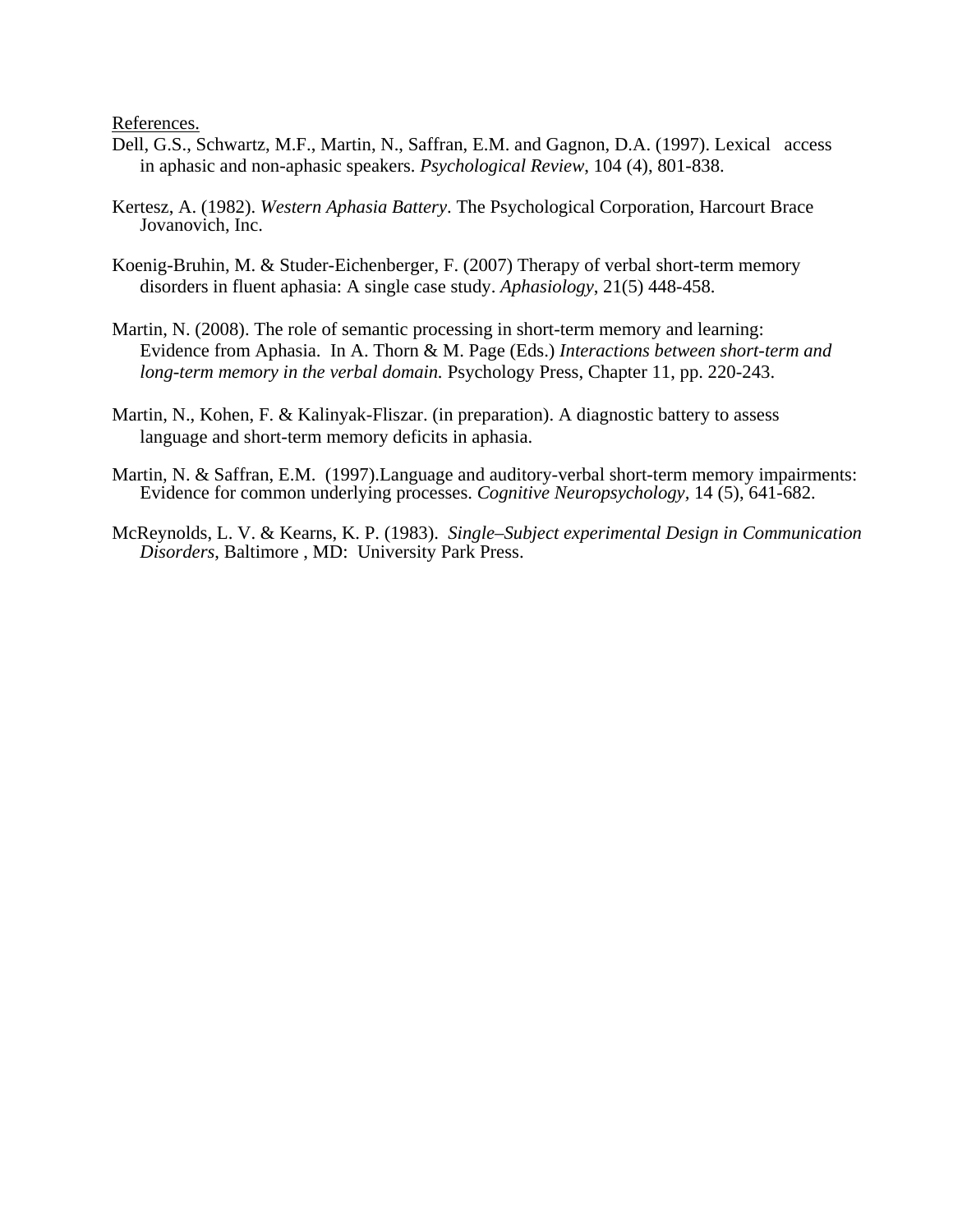## **Table 1**

### **Pretreatment assessment**

| <b>MEASURE</b>                                   | Pretreatment | Post treatment |
|--------------------------------------------------|--------------|----------------|
| <b>Western Aphasia Battery</b>                   |              |                |
| <b>Information content</b>                       | 9/10         | 9/10           |
| <b>Fluency</b>                                   | 6/10         | 9/10           |
| Comprehension                                    |              |                |
| Yes/no questions                                 | 45/60        | 60/60          |
| Auditory word recognition                        | 53/60        | 56/60          |
| Sequential commands                              | 41/80        | 70/80          |
| <b>Repetition</b>                                | 50/100       | 69/100         |
| <b>Naming</b>                                    |              |                |
| Object naming                                    | 53/60        | 57/60          |
| Word fluency                                     | 11/20        | 12/20          |
| Sentence completion                              | 10/10        | 10/10          |
| Responsive speech                                | 10/10        | 10/10          |
| Aphasia Quotient                                 | 70.6         | 85.5           |
| <b>Aphasia Classification</b>                    | Conduction   | Conduction     |
| <b>Boston Naming Test</b>                        | 32/60        | NA             |
| Philadelphia Repetition Test $(n=175)$           |              |                |
| 1-syllable                                       | 77/100       | 88/100         |
| 2-syllable                                       | 33/52        | 44/52          |
| 3- and 4-syllable                                | 10/23        | 15/23          |
| <b>Peabody Picture Vocabulary</b><br><b>Test</b> |              |                |
| <b>IIIA</b>                                      |              |                |
| Raw Score                                        | 129          | 134            |
| <b>Standard Score</b>                            | 66           | NA             |
| <b>Pyramid and Palm Trees</b>                    |              |                |
| Picture                                          | 45/52        | 48/52          |
| Word                                             | 46/52        | 44/52          |
| <b>Auditory Lexical Decision</b>                 |              |                |
| Words                                            | 30/40        | 38/40          |
| Nonwords                                         | 26/40        | 25/40          |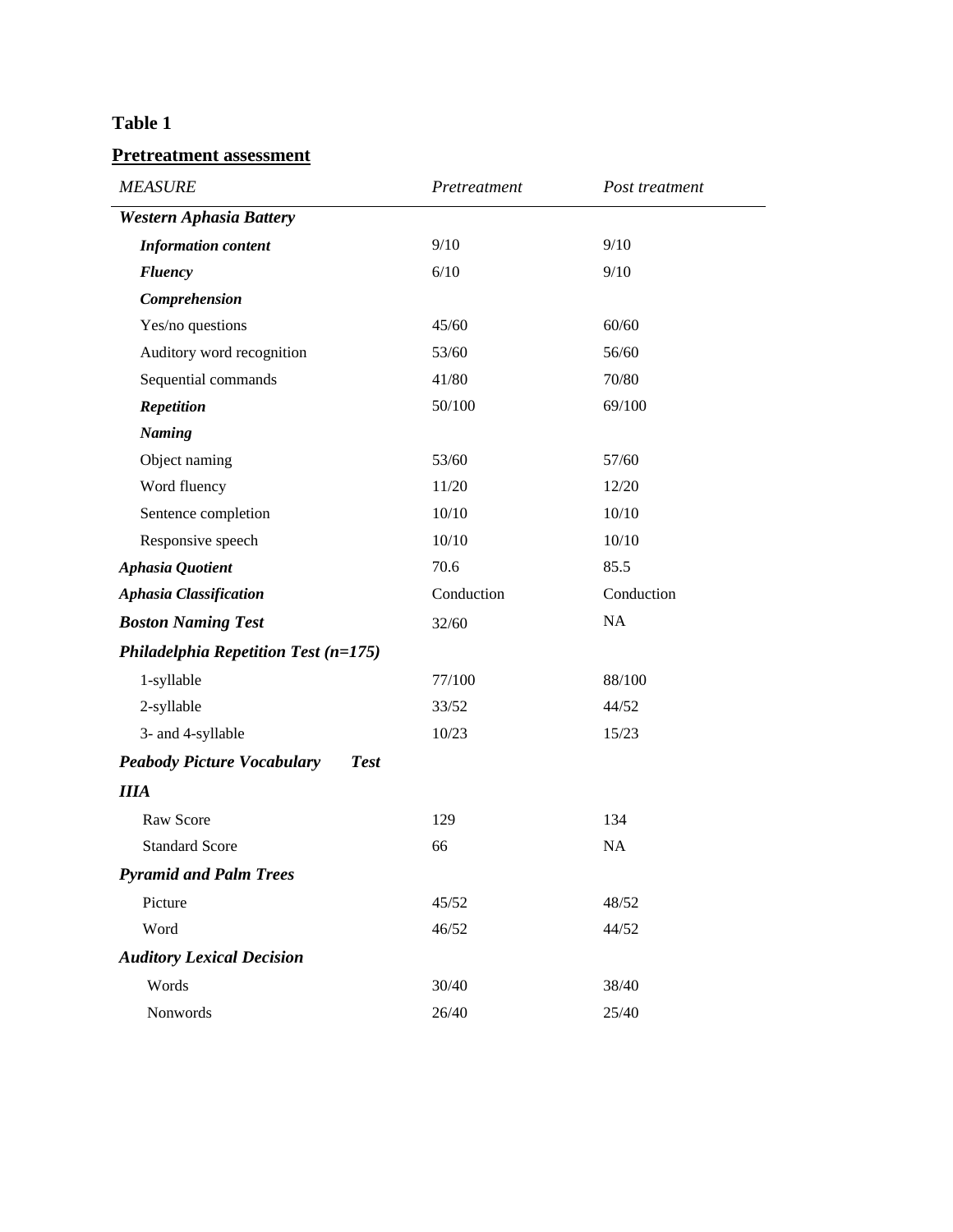#### **Table 2**

### **Part 1. Single and multiple word processing tasks with STM variations**

### **A. STM variation 1: 3 interval conditions (between stimuli or before a response)**

|                                               |                           | <b>Pretreatment</b>       | <b>Post treatment</b> |                           |          |              |
|-----------------------------------------------|---------------------------|---------------------------|-----------------------|---------------------------|----------|--------------|
| Input phonological and lexical-semantic       |                           | <b>Interval Condition</b> |                       | <b>Interval Condition</b> |          |              |
| tasks                                         | 1-sec UF                  | 5-sec UF                  | $5$ -sec $F$          | $1$ -sec UF               | 5-sec UF | 5-sec F      |
| <b>Phoneme discrimination</b>                 |                           |                           |                       |                           |          |              |
| Word $(n=20)$                                 | 0.90                      | 0.95                      | 0.80                  | 0.95                      | 0.90     | 0.85         |
| Nonword $(n=20)$                              | 0.85                      | 0.85                      | 0.70                  | 0.90                      | 0.85     | 0.75         |
| <b>Rhyme</b> judgments                        |                           |                           |                       |                           |          |              |
| Word $(n=20)$                                 | 0.90                      | 0.80                      | 0.75                  | 0.90                      | 0.95     | 0.70         |
| Nonword $(n=20)$                              | 0.90                      | 0.85                      | 0.85                  | 0.95                      | 0.90     | 0.70         |
| Lexical comprehension $(n=16)$                | 0.94                      | 1.00                      | 0.94                  | 1.00                      | 1.00     | 0.94         |
| Category judgments $(n=20)$                   | 0.90                      | 0.90                      | 0.65                  | 1.00                      | 1.00     | 0.95         |
| Sentence comprehension $(n=19)$               | 0.79                      | 0.68                      | 0.68                  | 0.68                      | 0.63     | 0.79         |
| Single word processing tasks that engage      | <b>Interval Condition</b> |                           |                       | <b>Interval Condition</b> |          |              |
| output processes                              | 1-sec UF                  | 5-sec UF                  | $5$ -sec $F$          | 1-sec UF                  | 5-sec UF | 5-sec F      |
| Word-nonword repetition                       |                           |                           |                       |                           |          |              |
| Word $(n=15)$                                 | 0.87                      | 0.73                      | 0.40                  | 0.73                      | 0.80     | 0.40         |
| Nonword $(n=15)$                              | 0.13                      | 0.07                      | 0.07                  | 0.13                      | 0.13     | 0.07         |
| Picture naming $(n=30)$                       | 0.80                      | 0.80                      | 0.80                  | 0.87                      | 0.90     | 0.93         |
| <b>Multiple word utterances with interval</b> |                           | <b>Interval Condition</b> |                       | <b>Interval Condition</b> |          |              |
| <i>conditions</i>                             | 1-sec UF                  | 5-sec UF                  | $5$ -sec $F$          | 1-sec UF                  | 5-sec UF | $5$ -sec $F$ |
| Word pair repetition                          |                           |                           |                       |                           |          |              |
| Semantically Related (n=10)                   | 0.50                      | 0.20                      | 0.30                  | 0.40                      | 0.40     | 0.40         |
| Phonologically Related (n=10)                 | 0.30                      | 0.10                      | 0.20                  | 0.40                      | 0.60     | 0.20         |
| Unrelated $(n=10)$                            | 0.10                      | 0.10                      | 0.10                  | 0.30                      | 0.40     | 0.50         |
| Word triplet repetition                       |                           |                           |                       |                           |          |              |
| Semantically Related (n=10)                   | NA                        | NA                        | <b>NA</b>             | 0.10                      | 0.10     | 0.00         |
| Phonologically Related (n=10)                 | <b>NA</b>                 | NA                        | NA                    | 0.00                      | 0.00     | 0.00         |
| Unrelated $(n=10)$                            | NA                        | NA                        | NA                    | 0.00                      | 0.00     | 0.00         |
| <b>Sentence repetition</b>                    |                           |                           |                       |                           |          |              |
| Unpadded $(n=50)$                             | 0.62                      | 0.56                      | 0.54                  | 0.60                      | 0.64     | 0.46         |
| Padded $(n=80)$ / Post Tx $(n=70)$            | 0.36                      | 0.30                      | 0.30                  | 0.41                      | 0.41     | 0.39         |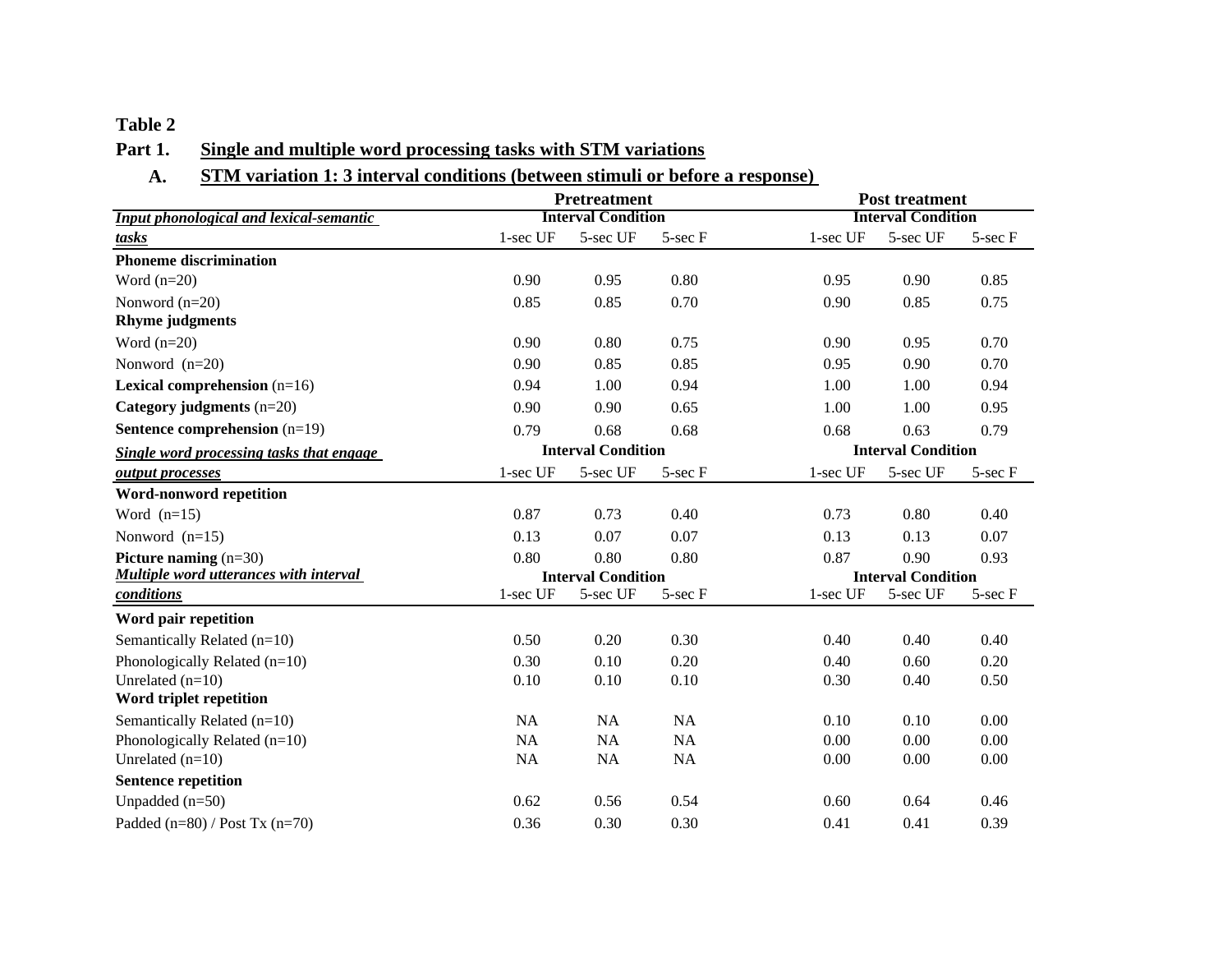#### **Table 2**

**Part 1.**

# **B. STM variation 2: Increasing memory load on word judgment tasks**

|                                       |                   | <b>Pretreatment</b> | <b>Post treatment</b>                  |
|---------------------------------------|-------------------|---------------------|----------------------------------------|
|                                       | 2-item<br>version | 3-item<br>version   | 3-item<br>2-item<br>version<br>version |
| Synonymy Triplet Judgments $(n=40)$ * | 0.85              | 0.73                | 0.93<br>0.93                           |
| Rhyming Triplet Judgments $(n=30)$ ** | 0.87              | 0.76                | 0.77<br>0.97                           |

\*Item words

\*\*Item pictures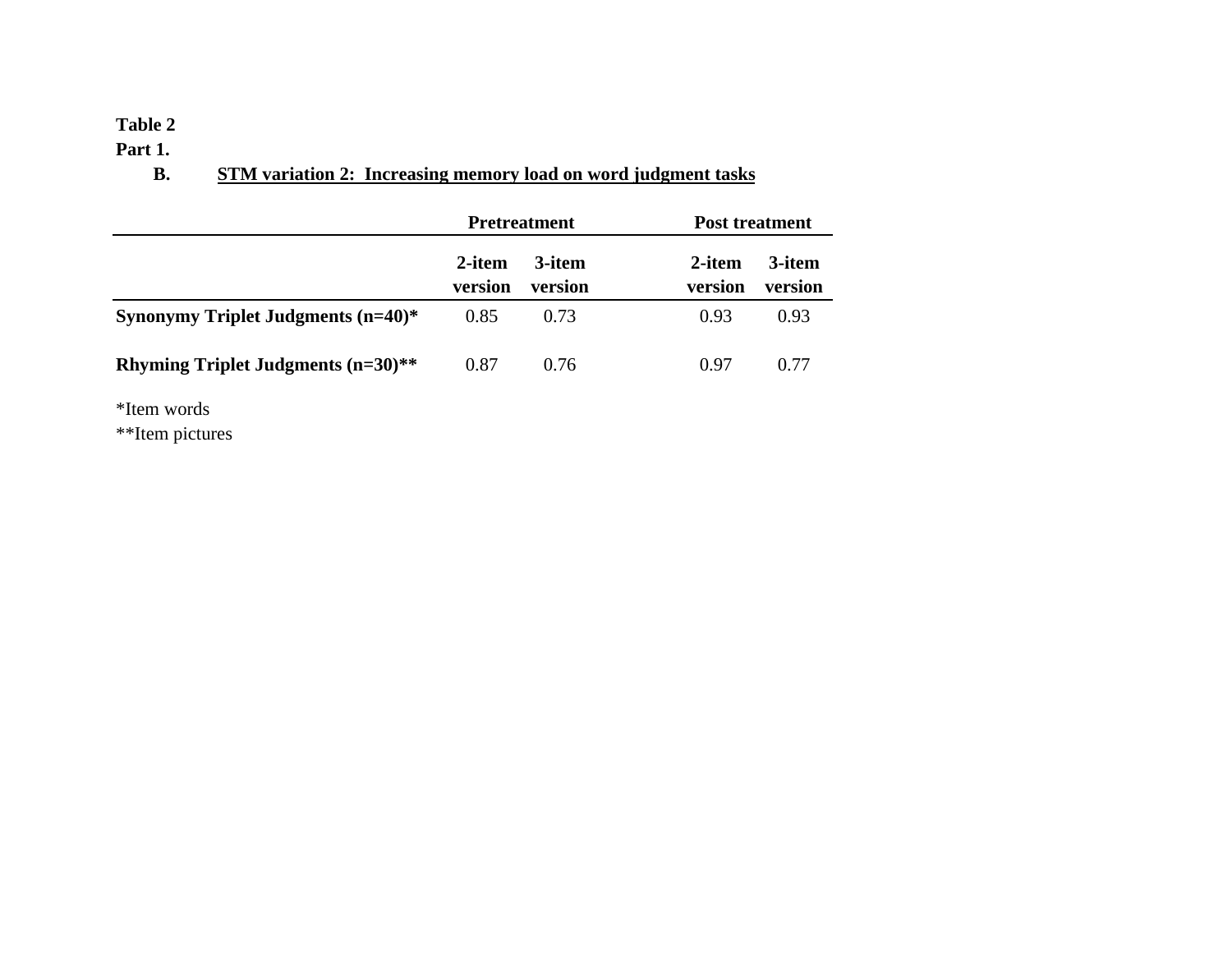### **Table 3 Part 2. Span measures with language variations**

|                                             | <b>Pretreatment</b> | <b>Post treatment</b> |
|---------------------------------------------|---------------------|-----------------------|
| Digit and Word Span*                        |                     |                       |
| Digits (ISO)                                |                     |                       |
| pointing                                    | 3.2                 | 4.0                   |
| repetition                                  | 3.6                 | 3.2                   |
| Words (ISO)                                 |                     |                       |
| pointing                                    | 3.0                 | <b>NA</b>             |
| repetition                                  | 2.4                 | 2.2                   |
| <b>Word and Nonword Repetition Span*</b>    |                     |                       |
| Word                                        | 1.6                 | 2.4                   |
| <b>Nonword</b>                              | 0.0                 | 0.8                   |
| <b>Repetition span for words varied for</b> |                     |                       |
| frequency $(F)$ and imageability $(I)^*$    |                     |                       |
| <b>HiF-HiI</b>                              | 1.4                 | 2.4                   |
| <b>HiF-LoI</b>                              | 1.0                 | 1.4                   |
| LoF-HiI                                     | 1.8                 | 0.8                   |
| LoF-LoI                                     | 0.4                 | 1.4                   |
| <b>Probe memory Span**</b>                  |                     |                       |
| <b>Identity</b>                             | 10.92               | NA                    |
| <b>Semantic</b>                             |                     |                       |
|                                             | 1.00                | 1.67                  |

\*Maximum string length  $= 7$  items

\*\*Maximum string lengths: Identity = 12, Semantic = 7, Phonological = 7)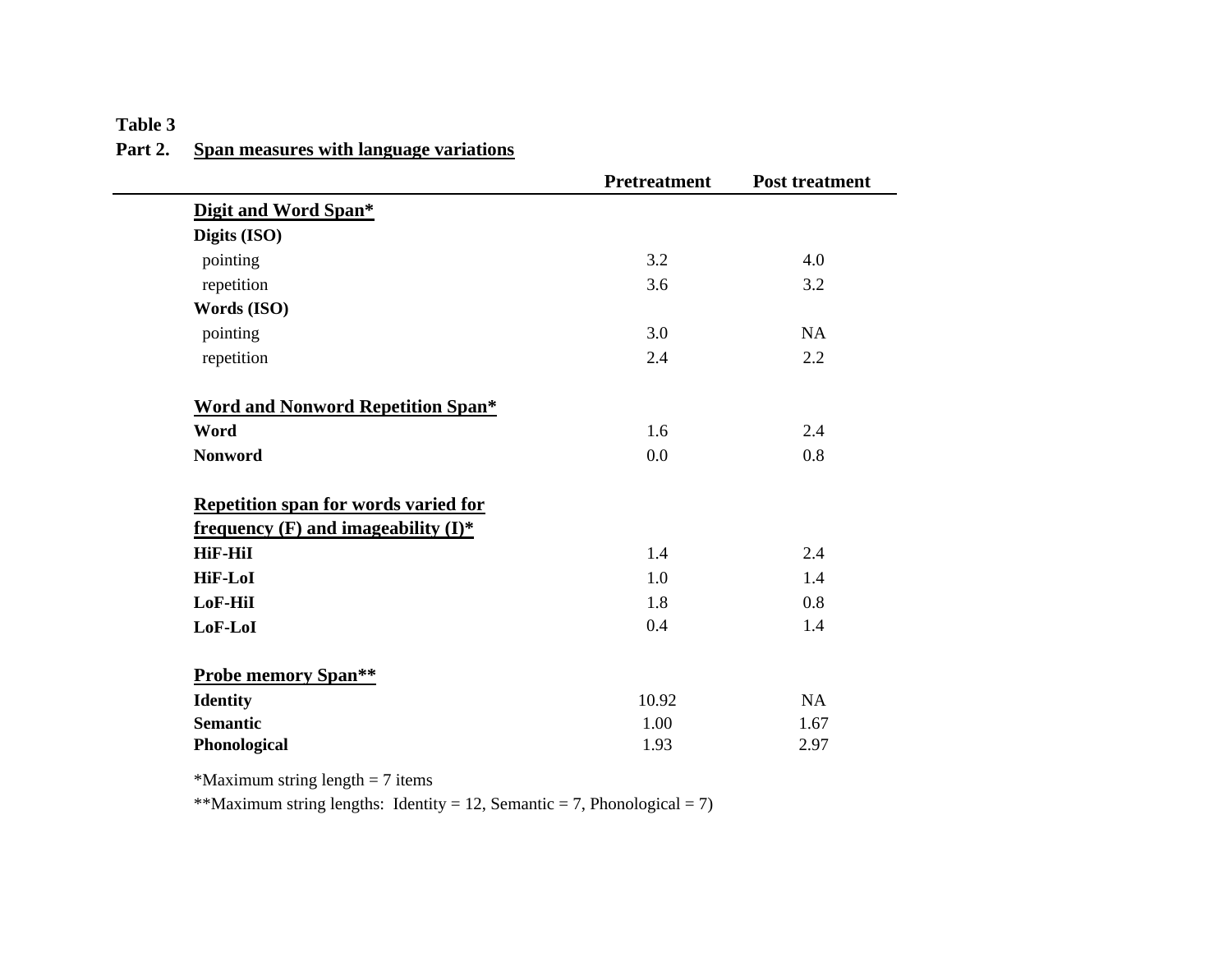### **Table 4 FS Phonological Therapy Effect Sizes (Calculated from Original Baseline)**

|                         | 1 sec unfilled      |         |                                   | 5 sec unfilled      |         |                                   | 5 sec filled        |                       |                        |
|-------------------------|---------------------|---------|-----------------------------------|---------------------|---------|-----------------------------------|---------------------|-----------------------|------------------------|
|                         | 3-syllable<br>words | nowords | 2-syllable 3-syllable<br>nonwords | 3-syllable<br>words | nowords | 2-syllable 3-syllable<br>nonwords | 3-syllable<br>words | 2-syllable<br>nowords | 3-syllable<br>nonwords |
| <b>Treatment Effect</b> |                     |         |                                   |                     |         |                                   |                     |                       |                        |
| <b>Sizes</b>            |                     |         |                                   |                     |         |                                   |                     |                       |                        |
| <b>Treated items</b>    | 2.55                | 7.34    | 4.68                              | 5.21                | 15.05   | 7.34                              | 6.44                | 13.20                 | 11.30                  |
| <b>Generalization</b>   |                     |         |                                   |                     |         |                                   |                     |                       |                        |
| items                   | 0.26                | 5.10    | 4.07                              | 0.14                | 5.29    | 2.85                              | 0.16                | 3.68                  | 5.95                   |
| <b>Maintenance</b>      |                     |         |                                   |                     |         |                                   |                     |                       |                        |
| <b>Effect Sizes</b>     |                     |         |                                   |                     |         |                                   |                     |                       |                        |
| <b>Treated items</b>    | 1.49                | 6.93    | N/A                               | 4.84                | 15.46   | N/A                               | 7.11                | 19.12                 | N/A                    |
| <b>Generalization</b>   |                     |         |                                   |                     |         |                                   |                     |                       |                        |
| items                   | 0.13                | 7.73    | N/A                               | $-0.09$             | 2.05    | N/A                               | 0.22                | 5.30                  | N/A                    |